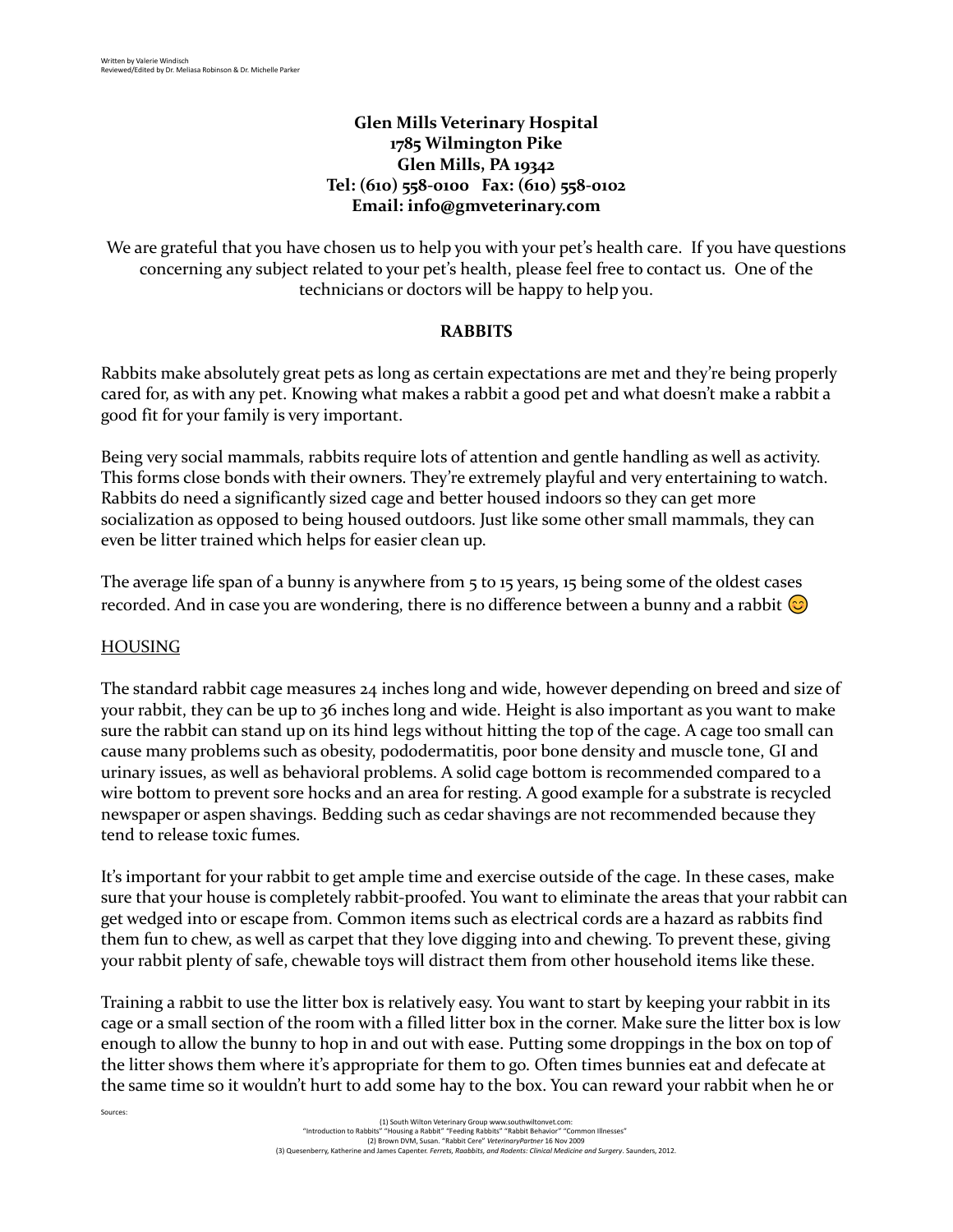she uses the litter box with one of the treat foods on our "Safe Foods" list. Bunnies learn best by positive reinforcement, NEVER punishment.

Luckily, rabbits and indoor cats, even well-behaved dogs, tend to get along just fine! This is definitely a case-by-case basis as with any pets. Making sure your dog responds to commands around the pet before being left alone with a free-roaming rabbit is very important as dogs tend to have more playful impulses than rabbits do.

Check out the House Rabbit Society by going to rabbit.org for even more information on rabbit housing and husbandry.

## DIET

Unfortunately, rabbits cannot live off of raw carrots as the cartoons of our past-times suggest. The diet of a rabbit can be a little complicated if you are not familiar with them. They need lots of grass hay and fresh vegetables in addition to a limited amount of pellets. Their gastrointestinal tract allows them to extract nutrients from a variety of plants. Rabbits like to graze on flowers and fruits as well, making the most out of what they eat.

Rabbits require hay at all times. Alfalfa hay is not recommended for adult rabbits where as **Timothy hay or other grass hay should be offered 24/7 in unlimited quantities and should be fresh at all times**. Hay contains fiber which is extremely important for normal and healthy intestinal function. If your rabbit ever stops eating hay for a few hours to one day, they should be seen for an appointment immediately as this can substantially cause a problem or be the sign of a problem.

Fresh veggies should be given to your rabbit daily. For the average 5 lb rabbit, 2 cups of fresh vegetables should be the daily portion, more or less depending on its size. The majority of greens you're serving should contain romaine lettuce, spring mix, or dandelion greens plus a variety of other green vegetables. If you're starting your pet on fresh food for the first time, it's a good idea to gradually introduce them to their diet, adding a new food from our list every 3-5 days.

Fruits are referred to as treat foods. Large quantities of fruits are not recommended as fruits are comparable to desserts for humans and should only be given in very limited amounts. Most fruits are safe to use as treats, however bananas specifically can be very fattening and can be addicting to rabbits. It's safe to use fresh fruit or dried fruit, however dried fruits should also be given in very small amounts.

## BEHAVIOR

Sources:

Rabbits tend to have their own language and it's up to us to figure them out. They respond well when they're handled and cared for properly. Handling is a big part of how they behave. Rabbits' backbones can easily fracture and create serious spinal injuries when not handled correctly. It's important to always support their legs and hind end. When their legs hang freely they feel unprotected and can struggle or kick out causing permanent damage.

Rabbits tend to express how they're feeling through body language. Here's a list of motions pulled from South Wilton Veterinary Group's handout called "Rabbit Behavior":